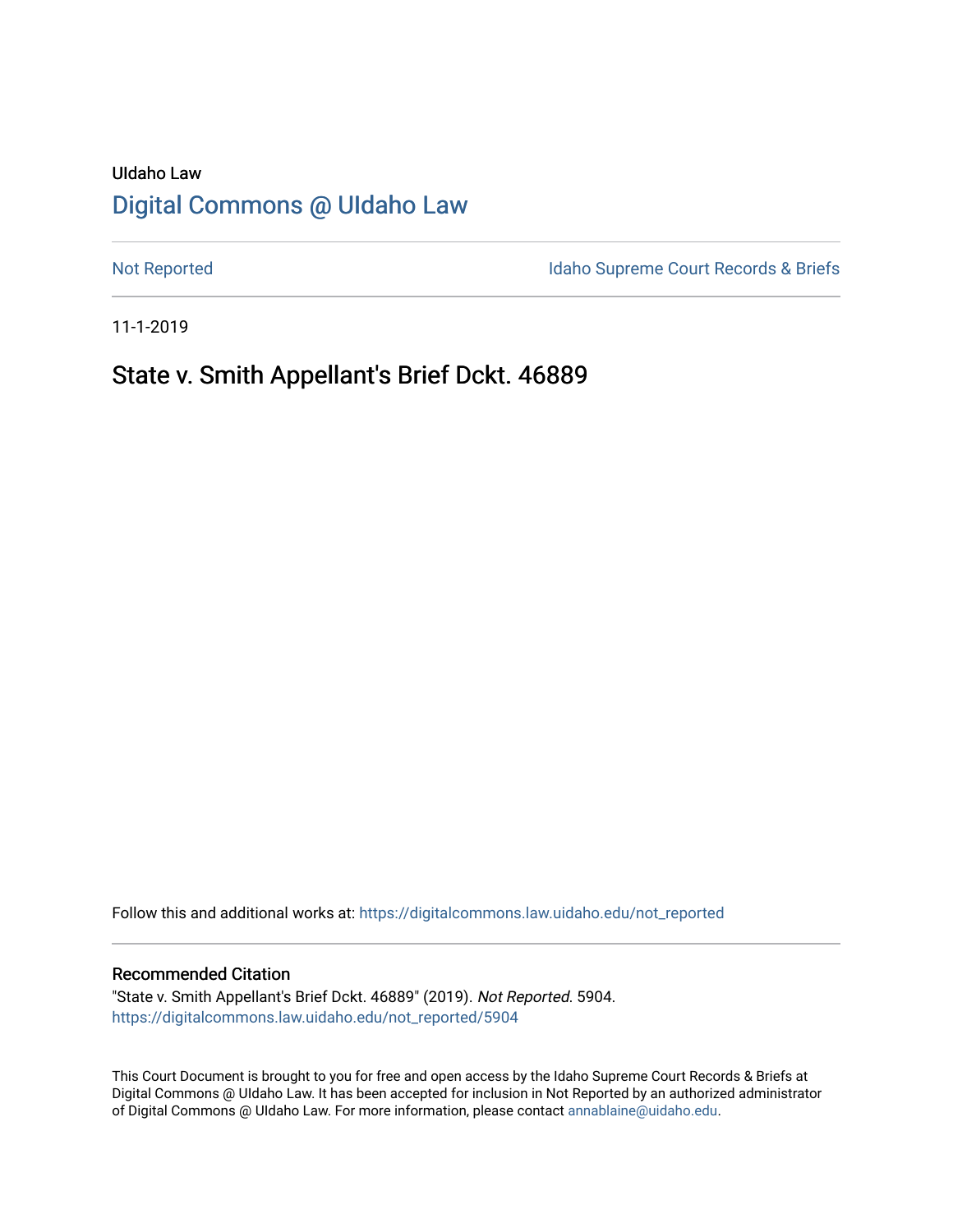Electronically Filed 11/1/2019 10:35 AM Idaho Supreme Court Karel Lehrman, Clerk of the Court By: Brad Thies, Deputy Clerk

ERIC D. FREDERICKSEN State Appellate Public Defender I.S.B. #6555

REED P. ANDERSON Deputy State Appellate Public Defender I.S.B. #9307 322 E. Front Street, Suite 570 Boise, Idaho 83702 Phone: (208) 334-2712 Fax: (208) 334-2985 E-mail: documents@sapd.state.id. us

# IN THE SUPREME COURT OF THE STATE OF IDAHO

) ) ) ) ) ) ) ) )

| STATE OF IDAHO,       |
|-----------------------|
| Plaintiff-Respondent, |
| V.                    |
| ADAM JAMES SMITH,     |
| Defendant-Appellant.  |

# NO. 46889-2019 ADA COUNTY NO. CR0l-17-44279 APPELLANT'S BRIEF

# STATEMENT OF THE CASE

## Nature of the Case

Mr. Smith appeals from the district court's order relinquishing jurisdiction. He asserts the district court abused its discretion when it relinquished jurisdiction because his performance on his rider was as close to perfect as is humanly possible. Executing Mr. Smith's sentence and sending him to prison after such a performance was a waste of resources, contrary to public policy, and clearly illustrated that the district court did not act consistently with the legal standards applicable to the specific choices available to it, and failed to reach its decision through an exercise of reason.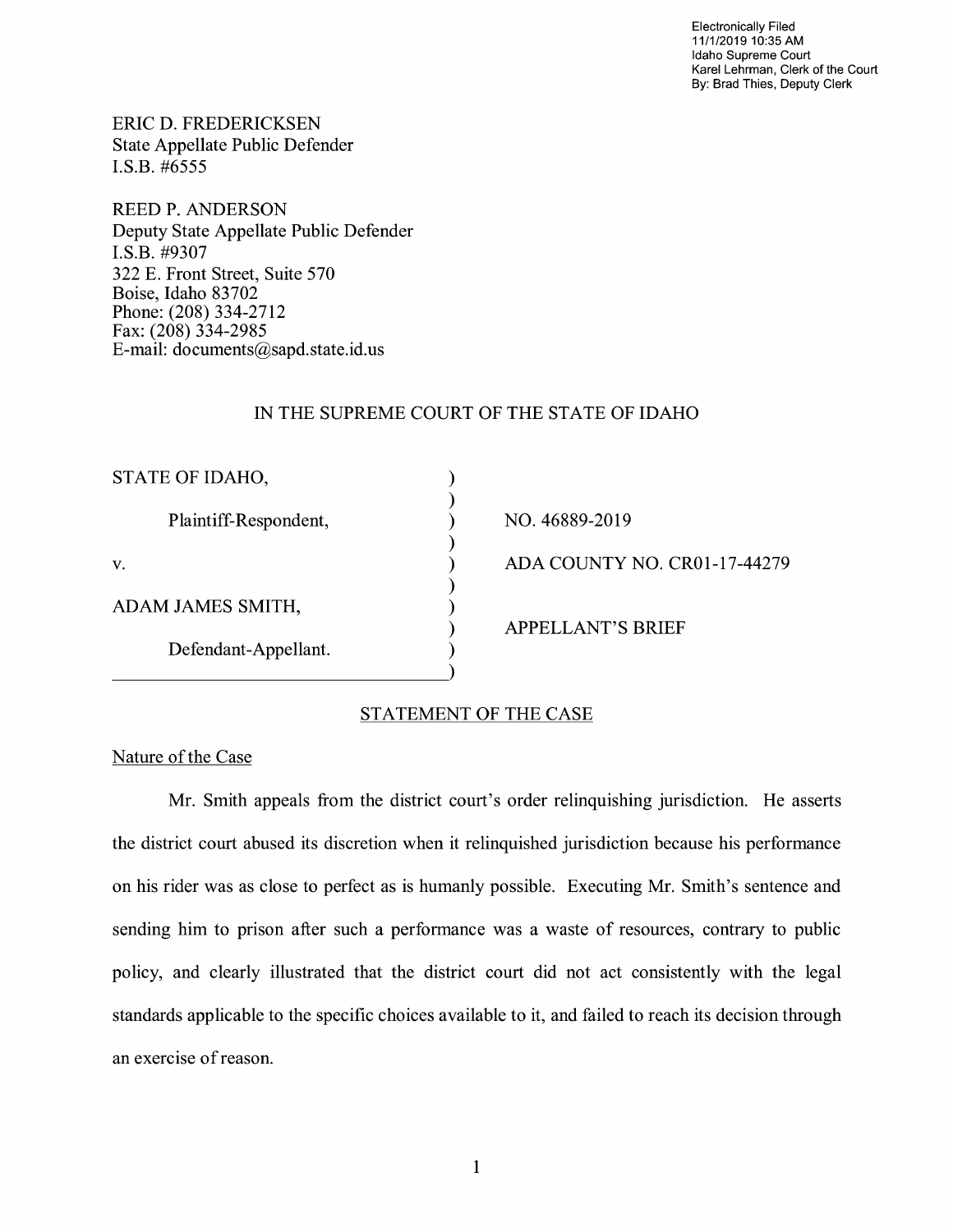# Statement of the Facts and Course of Proceedings

In May of 2018, Mr. Smith pled guilty to one count of attempted injury to children. (R.,p.16; Tr., p.17, Ls.8-11.) Mr. Smith admitted that he purchased alcohol and put it in the trunk of his girlfriend's car, but his girlfriend's daughter knew about it, took it from the car, and drank it with a friend who drank so much she got alcohol poisoning. (Tr., p.16, Ls.7-14, p.34, Ls.12-21.) The district court imposed a sentence of five years, with three years fixed, but retained jurisdiction so Mr. Smith could participate in a rider program.<sup>1</sup> (R., p.17; Tr., p.53, L.25) - p.54, L.3.) The court said the rider was for "evaluative purposes at this point," and it wanted Mr. Smith to have "additional programming," and take "Thinking for Change" and "substance abuse treatment." (Tr., p.54, Ls.7-20.) It said it did "not in any way intend to communicate that" it would place Mr. Smith back in the community even if his rider was successful. (Tr., p.54, Ls.3-6.) Despite the court's warnings, Mr. Smith completed his rider "with great success" in February of 2019, and the Idaho Department of Correction recommended that he be placed on probation. (APSI, pp.1, 4.)<sup>2</sup>

At the rider review hearing, the State admitted that Mr. Smith did a "good" rider but recommended that the district court execute Mr. Smith's underlying sentence because of his prior record. (Tr., p.61, L.9 – p.66, L.3.) Quoting I.C. § 19-2521, it said that there was "an undue risk that during the period of suspended sentence or probation the defendant will commit another crime." (Tr., p.64, Ls.16-21.) And it then proclaimed, based on Mr. Smith's prior record only, that "This will absolutely occur." (Tr., p.64, Ls.21-25.)

 $<sup>1</sup>$  The sentence in the original judgment of conviction was five years, with two years fixed, but</sup> the district court issued an amended judgment of conviction to correct a clerical error after the rider review hearing. (Tr., p.74, L.5 - p.75. L.14; R., pp.16-17.)

<sup>&</sup>lt;sup>2</sup> All citations to the APSI refer to the 15-page electronic document.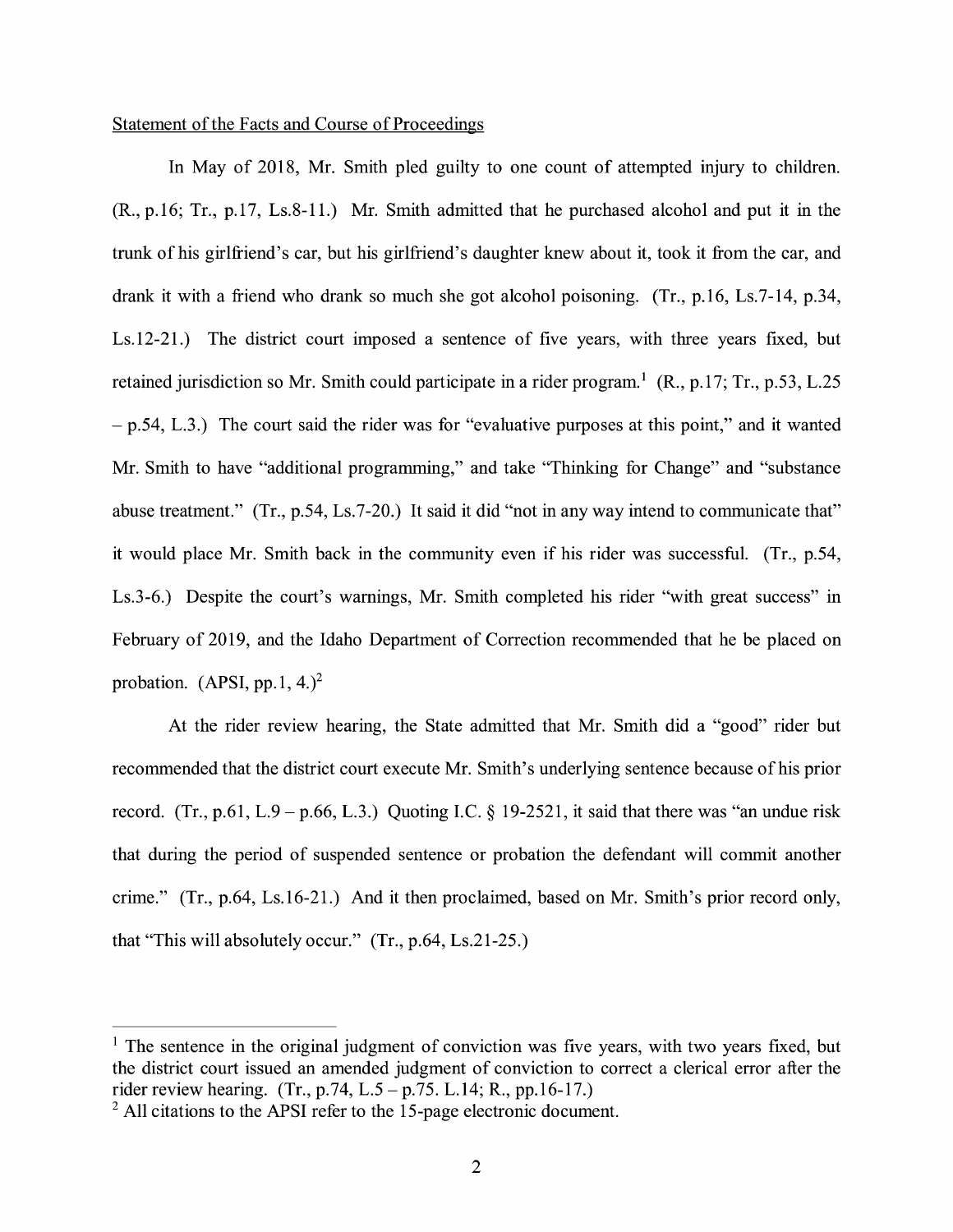By contrast, Mr. Smith's attorney focused on the remarkable progress Mr. Smith had made in the prior six months. He said he did not feel it was appropriate for the State to use Mr. Smith's prior record to "invalidate" his performance on the rider because the reason the rider program exists is that "we believe people will change." (Tr.,  $p.66$ , L.10 –  $p.67$ , L.3.) And he went on to explain that Mr. Smith's rider was not simply good, it was "perfect." (Tr., p.67, Ls.15-20.) He recounted that Mr. Smith was described by the IDOC staff as a "class leader" who would come to his classes with "detailed work." (Tr., p.67, Ls.21-25.) He also pointed out that the APSI made it clear that Mr. Smith had talked at length about the underlying crime in this case, and the fact that he was remorseful and acknowledged he should have done things differently. (Tr., p.68, Ls.4-11.) Additionally, he spoke about how Mr. Smith regularly helped a disabled man get to class on time. (Tr., p.68, L.1 – p.69, L.3.) He said that Mr. Smith had done everything the court asked him to do, and he asked the court to place him on probation and reduce his sentence based on his "exemplary performance on the rider." (Tr., p.70, Ls.5-12.)

The district court then said, "Sir, when I placed you on the rider I specifically stated that . . . the rider was for evaluative purposes only indicating that even if you had a very good rider, the Court was free to impose your sentence based on considering all of the factors that the Court must consider." (Tr., p.72, Ls.6-11.) And then, after acknowledging that Mr. Smith did indeed do a "very good rider," in which he helped others and had "minimal disciplinary issues," it said it was going to relinquish jurisdiction anyway "based on a review" of Mr. Smith's prior record.  $(Tr., p.72, L.22 - p.73, L.12.)$  However, "in consideration of how well" Mr. Smith did on the rider, it reduced his fixed time by six months. (Tr., p.73, Ls.13-24.) Mr. Smith then filed a notice of appeal timely from the district court's order relinquishing jurisdiction and reducing sentence. (R., pp.21-25.)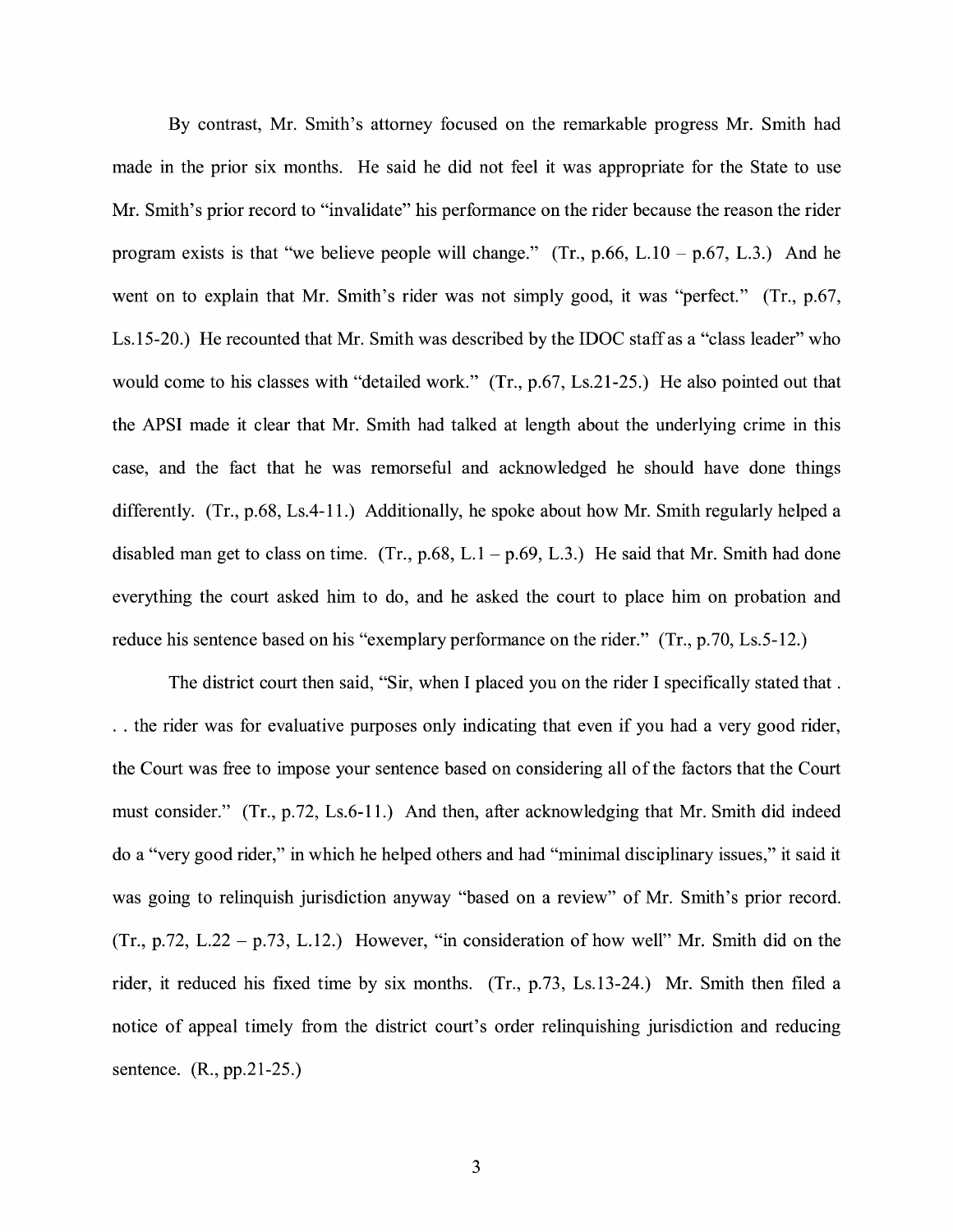#### ISSUE

Did the district court abuse its discretion when it relinquished jurisdiction instead of placing Mr. Smith on probation after he completed a virtually flawless rider?

#### ARGUMENT

# The District Court Abused Its Discretion When It Relinquished Jurisdiction Instead Of Placing Mr. Smith On Probation After He Completed A Virtually Flawless Rider

#### A. Introduction

The district court abused its discretion when it relinquished jurisdiction. Mr. Smith's rider was not only very good, it was spectacular by any measure, and it showed that he was not only motivated to improve himself, but also the lives of those around him. This was reflected at multiple points in the APSI. Despite all of these positive comments, however, the district court relinquished its jurisdiction and sent Mr. Smith to prison. This decision devalued Mr. Smith's remarkable efforts on the rider, and disregarded how those efforts demonstrated his rehabilitative potential and suitability for probation. Indeed, the decision constituted a waste of the State's resources because Mr. Smith worked on classes during his rider that he could have completed in prison if the district court had decided ahead of time to execute his sentence regardless of his rider performance. The record clearly reflects that it had made that decision before it sent Mr. Smith on the rider. Therefore, it should not have given Mr. Smith false hope that he might be put on probation if he applied himself on the rider.

## B. Standard Of Review

The decision to relinquish jurisdiction is a matter of discretion for the court. *State v. Schultz,* 149 Idaho 285, 288-89 (Ct. App. 2010). "Where the trial court has exercised its discretion after careful consideration of relevant factual circumstances and principles of law,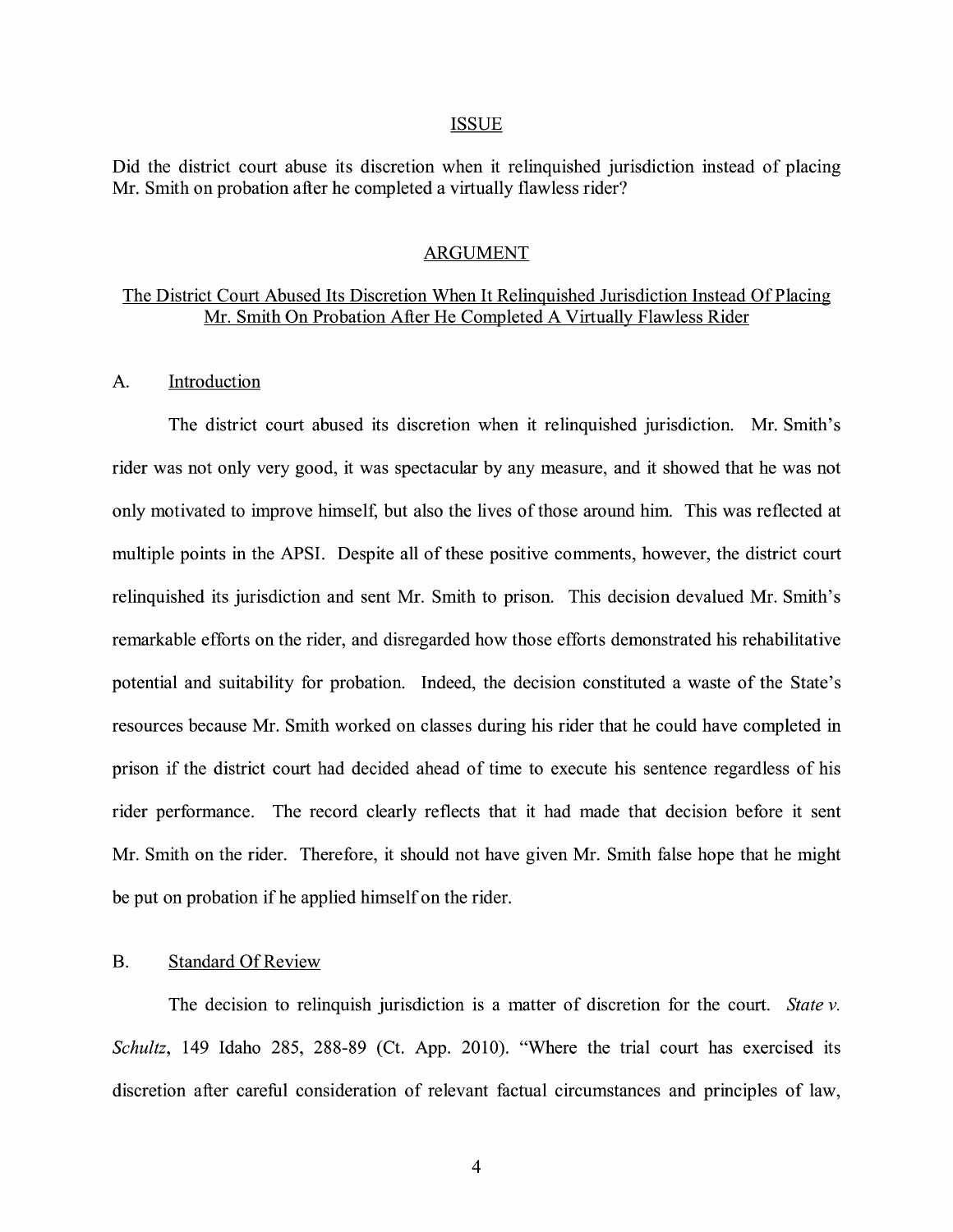without arbitrary disregard for such facts and principles of justice, the reviewing court will not disturb the action without a clear showing of abuse of discretion." *Deford v. State,* 105 Idaho 865, 868 (1983). In determining whether a court abused its discretion, the appellate court will determine whether the trial court: "(1) correctly perceived the issue as one of discretion; (2) acted within the outer boundaries of its discretion; (3) acted consistently with the legal standards applicable to the specific choices available to it; and (4) reached its decision by the exercise of reason." *Lunneborg v. My Fun Life,* 163 Idaho 856, 863 (2018).

# C. The District Court Did Not Reach Its Decision To Relinquish Jurisdiction Through An Exercise Of Reason, And It Did Not Act Consistently With The Legal Standards Applicable To Its Decision

The purpose of retaining jurisdiction is to evaluate the offender's potential for rehabilitation and suitability for probation. *State v. Urrabazo,* 150 Idaho 158, 161 (2010); *State v. Lutes,* 141 Idaho 911, 915 (Ct. App. 2005) ("The primary purpose of the retained jurisdiction program is to enable the trial court to gain additional information regarding the defendant's rehabilitative potential and suitability for probation."). This precedent clearly illustrates that a district court should not retain jurisdiction if it has no intention oflater engaging in a careful analysis of how a defendant's performance on a rider reflects on his rehabilitative potential and suitability for probation. This would be a clear abuse of discretion because it would not be consistent with applicable legal standards, and it would demonstrate an arbitrary disregard for the facts regarding a defendant's performance on a rider. It would also demonstrate an arbitrary disregard for the principles of justice. Yet that is precisely what happened here. The district court made it clear at the rider review hearing that it never had any intention of placing Mr. Smith on probation when it sent him to do the rider. It said it sent him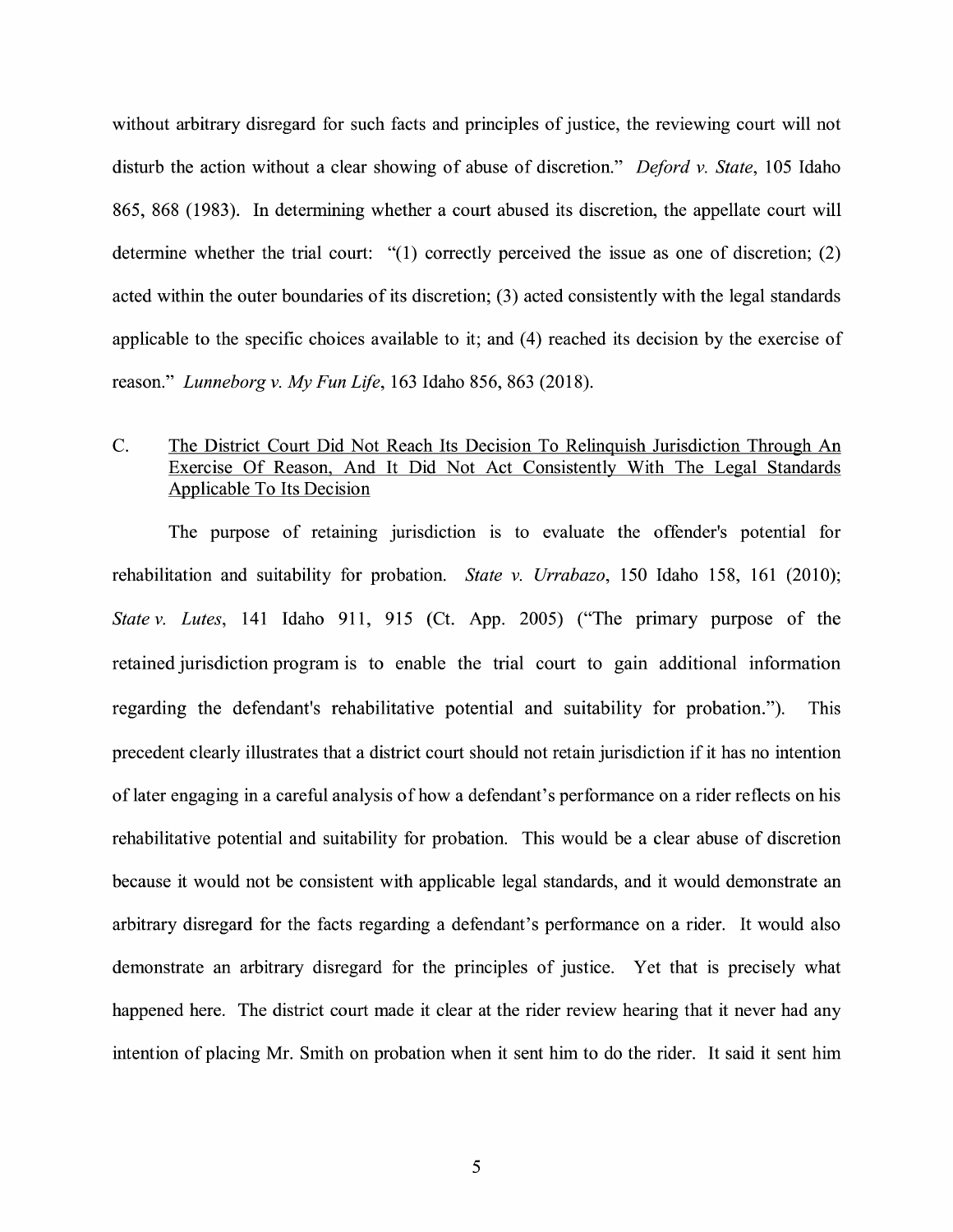on the rider "for evaluative purposes only so that [he] could receive programming at the front end of [his] incarceration period." (Tr., p.72, Ls.19-22.)

At the sentencing hearing, the district court warned Mr. Smith that it was making no promises to put him on probation at the end of the rider, but it gave him false hope. It said it was sending him on the rider "for evaluative purposes *at this point...*." (Tr., p.54, Ls.7-8 (emphasis added).) And it said Mr. Smith needed to take "Thinking for a Change" and "substance abuse treatment." (Tr., p.54, Ls.14-20.) Thus, understandably, Mr. Smith thought that ifhe did a great rider, and he completed those classes successfully, he would at least have a *chance* at probation, so he worked hard to show the district court that he actually had great potential for rehabilitation and was clearly suited for probation. However, as he found out at the rider review hearing, he never even had a chance at probation because this was never the district court's intention. Thus, the rider was a waste of the State's resources. If Mr. Smith had struggled on the rider, the district court certainly had the discretion to execute his sentence. However, his rider was anything but a struggle.

First, it is clear that Mr. Smith had no significant disciplinary issues of any kind; he received one verbal warning because an officer "perceived that [he] was being disrespectful." (APSI, p.3.) Nevertheless, the district court said he had "minimal disciplinary issues." (Tr., p.73, L.1.) But one officer's *perception* of how Mr. Smith communicated with him on one day, over the course of six months of incarceration, should not be characterized as a "disciplinary issue." Moreover, Mr. Smith's overall performance on the rider demonstrated that the officer's perception was likely mistaken. For example, his case manager wrote, "While attending his classes at ISCI, Mr. Smith displayed no resistance and was willing to engage in the curriculum in all of his assigned classes. He actively participated in group discussions, came to class with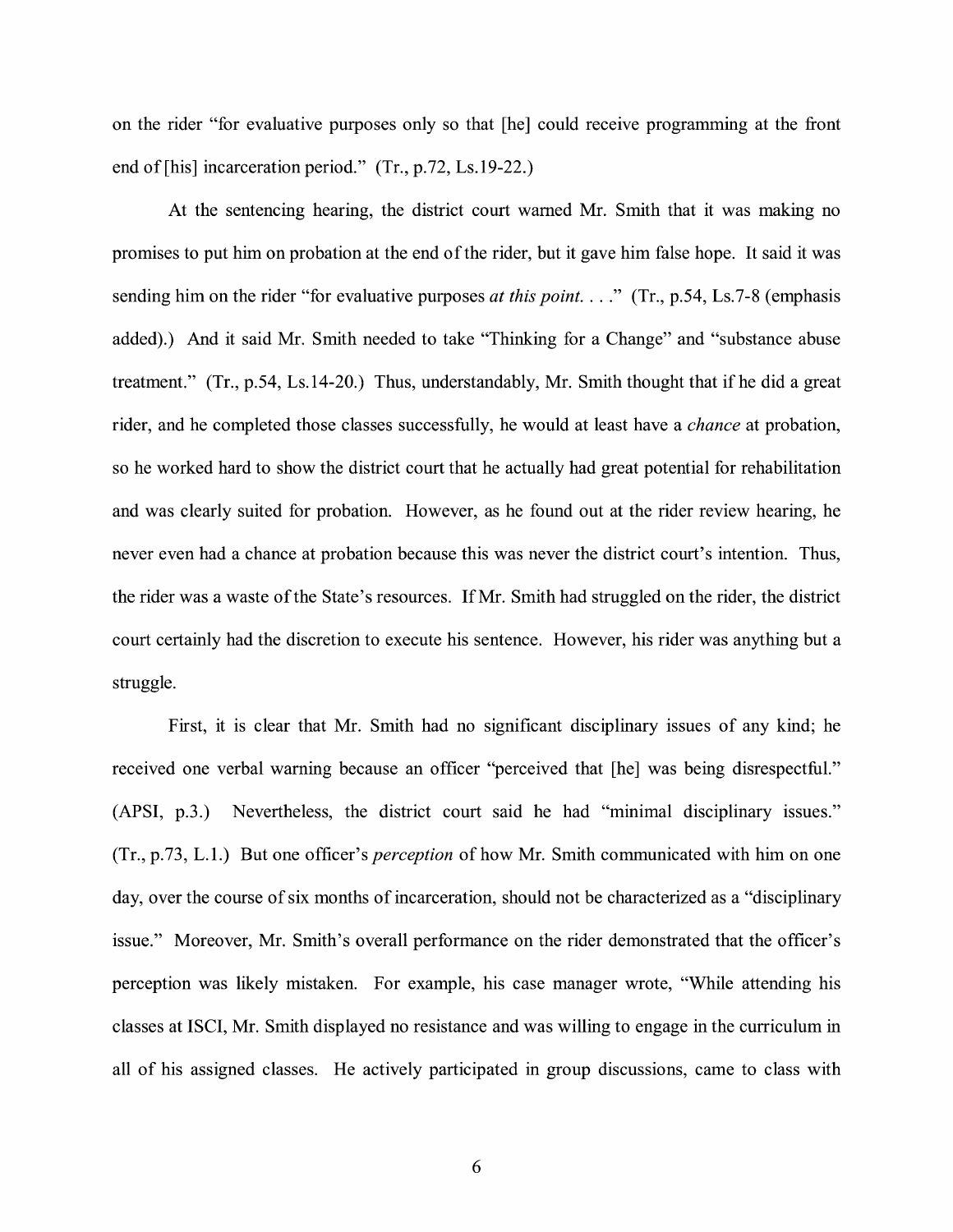detailed practice work, asked questions as well as assisted others with their daily class tasks." (APSI, p.3.) The manager also noted that Mr. Smith had "volunteered to assist and mentor a struggling peer by demonstrating use of problem-solving skills," and he had worked "well within his groups" and was "respectful of his peers and alternative ways of thinking." (APSI, p.3.) She also wrote that Mr. Smith had shared his life stories and taken "accountability for his past crime and negative behaviors; showing remorse." (APSI, p.3.)

Apropos of Mr. Smith's rehabilitative potential, the manager wrote, "Over time, he learned to slow down and think through each of the skill steps, allowing him to brainstorm his options and use problem solving skills. Mr. Smith chose to use his real-life situations to role play, enabling him to think about healthier outcomes and practice the coping skills." (APSI, p.3.) She also wrote, "Mr. Smith participated in his classes in a positive manner, completing assignments on time, taking accountability, helping a struggling peer and keeping an open mind to learning new skills." (APSI, p.3.)

Similarly, when Mr. Smith was asked about what he learned on the rider, he said, among many other things, that he learned *new strategies* on how to cognitively approach situations. (APSI, p.5 (emphasis added).) He also spoke at length about situations that are risky for him, and how he plans to deal with them. (APSI, p.5.) He said he ''understands he will need to make changes in order to be successful on probation, stating, "Boundary setting, process counseling, grievance counseling, absolutely no drugs or alcohol, obey all of the rules and laws no matter how big or small, complete aftercare, pay all restitution. I see that these are all factors of holding myself accountable." (APSI, p.6.) With respect to the underlying offense in this case, he wrote, "I held the responsibility with the trust of supervising someone else's children in keeping them safe and out of harm's way. Looking back at what I could have done, I should have called 911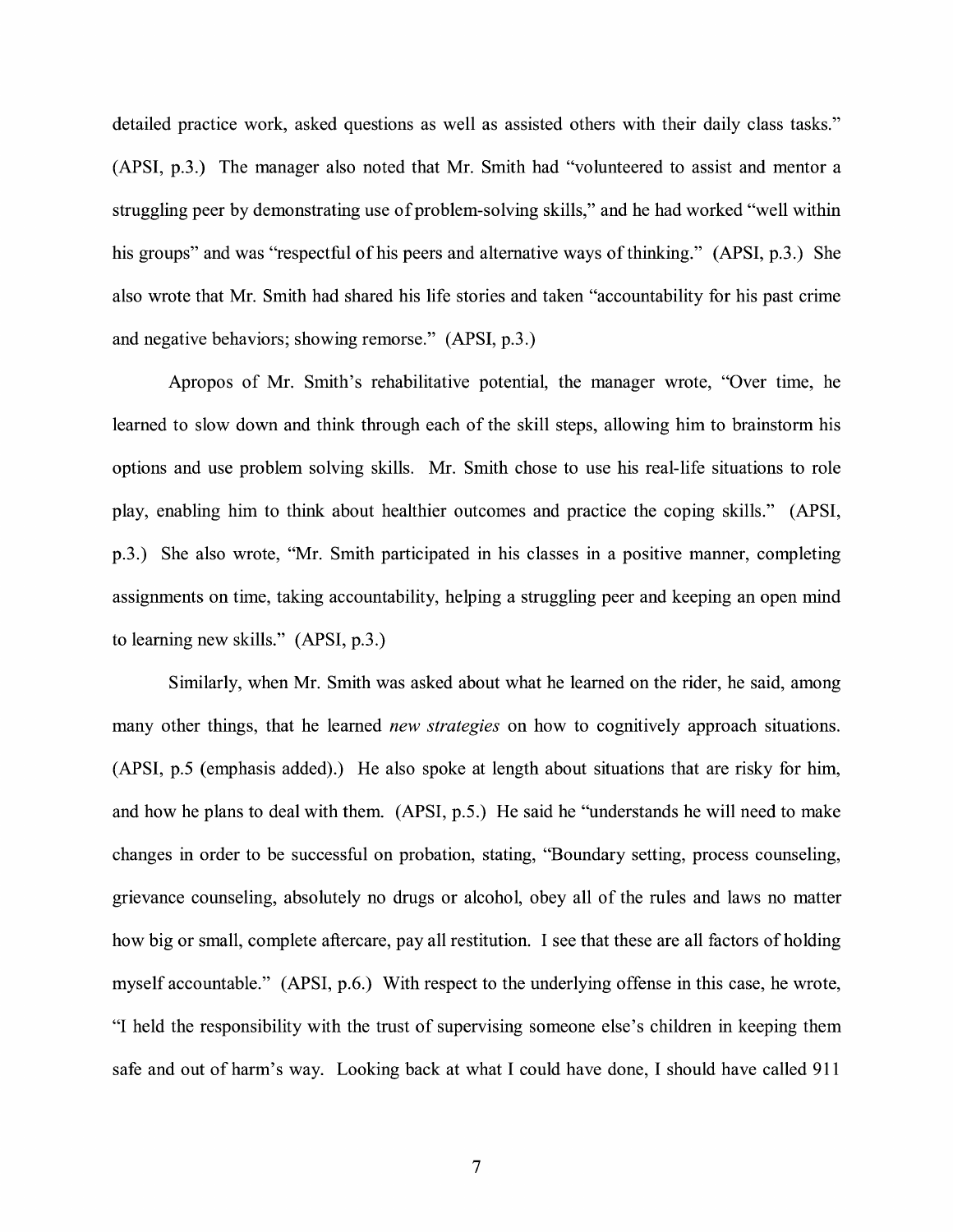first and foremost or drove them to the hospital. I wouldn't be in this situation that I'm in today ifl would have acted more responsibly." (APSI, p.6.)

Mr. Smith's case manager also wrote that Mr. Smith not only completed the classes that the district court said he needed to, but completed them *"with great success."* (APSI, p.6 (emphasis added).) She wrote that "Mr. Smith was viewed as a leader in his classes ... he also volunteered his time to work with other extraordinarily difficult clients by helping and tutoring them with class material. Staff felt that Mr. Smith had an excellent command of class materials and he was entrusted to serve in this capacity as a student tutor. His work with these clients was greatly appreciated." (APSI, pp.6-7.) The C-Notes from Mr. Smith's Thinking for a Change class in particular were extremely positive. In one of them, the instructor wrote, "Mr. Smith is doing an excellent job in TFAC class." (APSI, p.11.) In another, the instructor wrote that Mr. Smith had "done an excellent [job] in maintaining his assignments and attendance. In addition, he has assisted with another inmate in class who has some disabilities. Without Mr. Smith's *consistent assistance* this person would have had a difficult time completing the course." (APSI, p.10 (emphasis added).) That same instructor commented later that Mr. Smith had, "in conjunction with another inmate quickly responded" to defuse a situation where an inmate "became extremely irate because he missed the graduation presentation by the Program Manager." (APSI, p.9.) The instructor noted that Mr. Smith solved the problem by bringing the manager back to give another presentation. (APSI, p.9.) This demonstrated not only Mr. Smith's compassion for others, but also his ability to work effectively with others to solve problems.

His case manager also emphasized the fact that Mr. Smith had "worked with a disabled offender who resides in our Medical Annex ( our "nursing home" of the facility) and helped him

8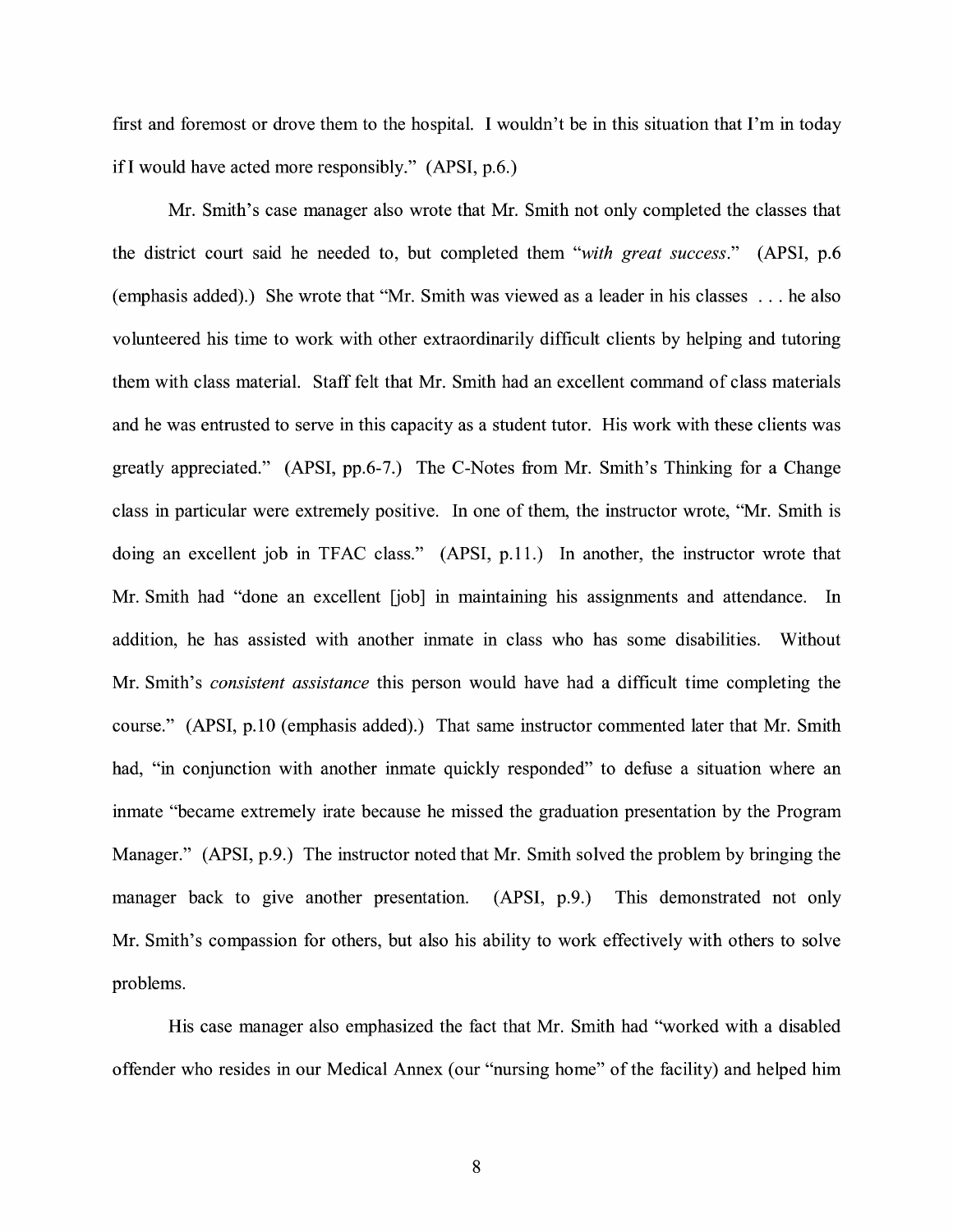get to class on a daily basis." (APSI, p.7.) And even though Mr. Smith was clearly taking time to help others, his efforts in his own classes were described as "exemplary." (APSI, p.7.) Notably-again with respect to his rehabilitative potential and suitability for probation-the case manager wrote, "Mr. Smith has demonstrated *good insight* into the behavior(s) that brought him to prison; he has accepted responsibility for his actions and shows remorse and understanding for what he did. He has shown that he recognizes what he could have and should have done differently." (APSI, p.7 (emphasis added).) Finally, the case manager wrote, "We believe Mr. Smith has demonstrated *sound amenability to treatment* as evidenced by completing all required programming ... gaining an increased insight into his behaviors, his volunteerism and hard work, and his efforts at applying the skills he has learned into his daily living while at ISCI. We feel that Mr. Smith is a *solid candidate for community supervision* .... " (APSI, p.7 (emphasis added).) She then recommended that the district court place Mr. Smith on probation. (APSI, p.7.)

All of the case manager's comments reflect very positively on Mr. Smith's rehabilitative potential and suitability for probation. But there is no indication the district court was genuinely interested in those things. The APSI makes it clear that Mr. Smith could likely have done nothing more to increase his chances to be put on probation, but the record as a whole shows there was actually nothing he could have done to avoid the district court ultimately executing his sentence. Indeed, by refusing to entertain the possibility of putting Mr. Smith on probation, the district court failed to act consistently with the legal standards applicable to its decision. Further, the district court's decision to execute the sentence in the face of clear evidence that Mr. Smith was ready to be placed on probation, and deserved probation, needlessly contributed to the overcrowding of Idaho's prisons and was thus contrary to public policy.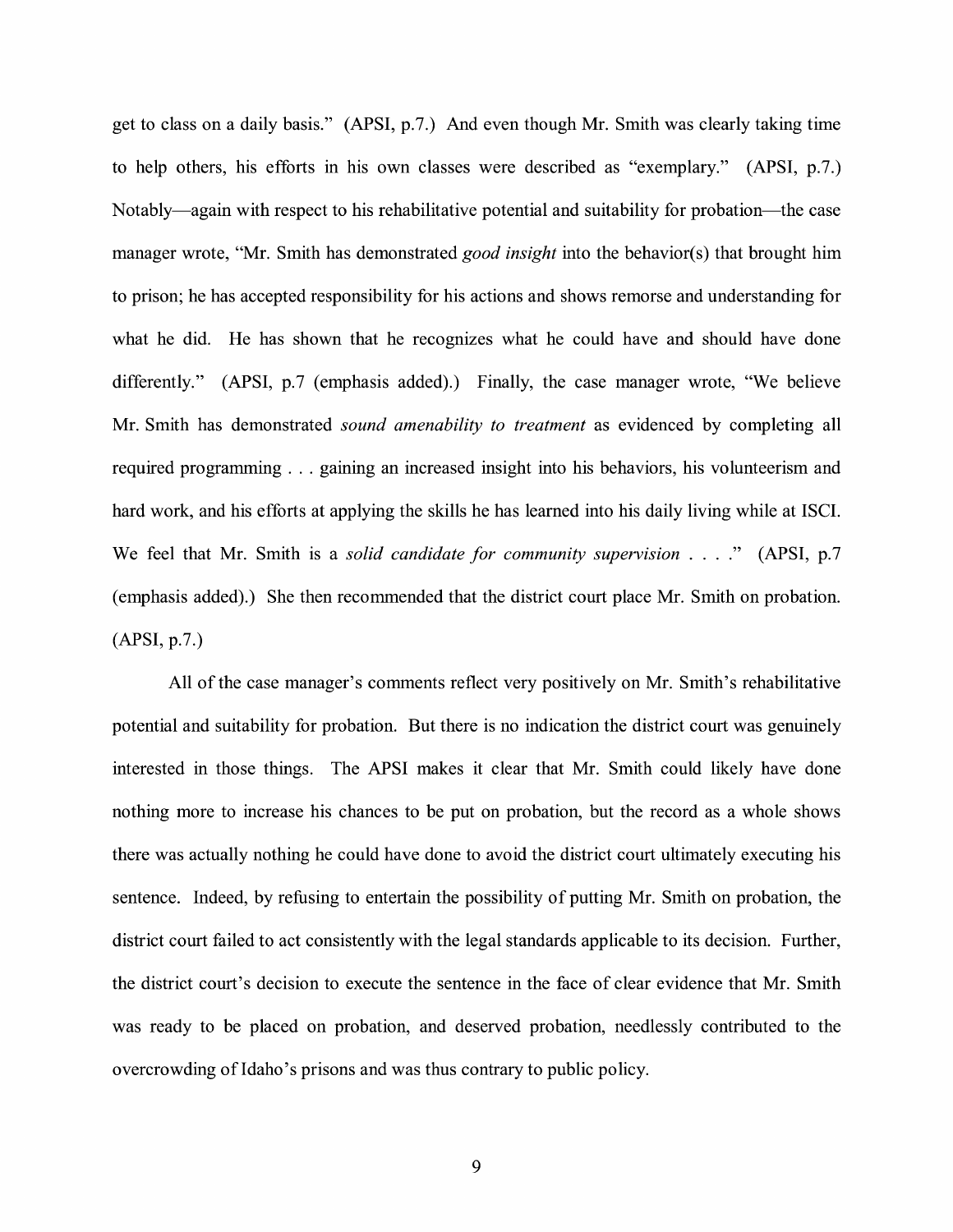The State, like the district court, focused on Mr. Smith's prior record. At one point, the prosecutor said that many of Mr. Smith's prior convictions were "for violence and harming people." (Tr., p.65, L.23 - p.66, L.1.) As Mr. Smith's counsel pointed out, however, Mr. Smith's behavior on the rider showed he had changed because he was attacked without provocation when he started the rider, and he did not respond with violence. (Tr., p.69, Ls.6-25.) If there is any situation in which a person's violent tendencies might come out, this would be it. However, the staff at the prison said, "Inmate Smith *showed great control* both physically and mentally during an altercation with another inmate. He was hit three or four times and did not retaliate. Even after the event he did not react negatively. This was appreciated by staff, his behavior was *exemplary."* (APSI, p.15 (emphasis added).) This, along with his other commendable behavior and insights throughout the program, showed that any prior problems Mr. Smith may have with self-control or responding to a situation with violence are no longer an issue for him.

The district court did not adequately consider any of this. If it felt—at the time of sentencing—that Mr. Smith's prior record demanded a prison sentence in this case, it should have executed the sentence. The district court certainly has the discretion to determine, after the completion of a rider, whether a defendant is ready for probation. But it must make that determination through an exercise of reason, not arbitrary action. The purpose of the retained jurisdiction is to determine the offender's potential for rehabilitation and suitability for probation, but the district court failed to make that determination at the review hearing. Instead, it executed the sentence, not based on Mr. Smith's rider performance but on his prior record. The Court of Appeals in *Lutes* held that

When the district court agrees to a plea agreement calling for retained jurisdiction, we conclude, absent evidence to the contrary, that the only implied term one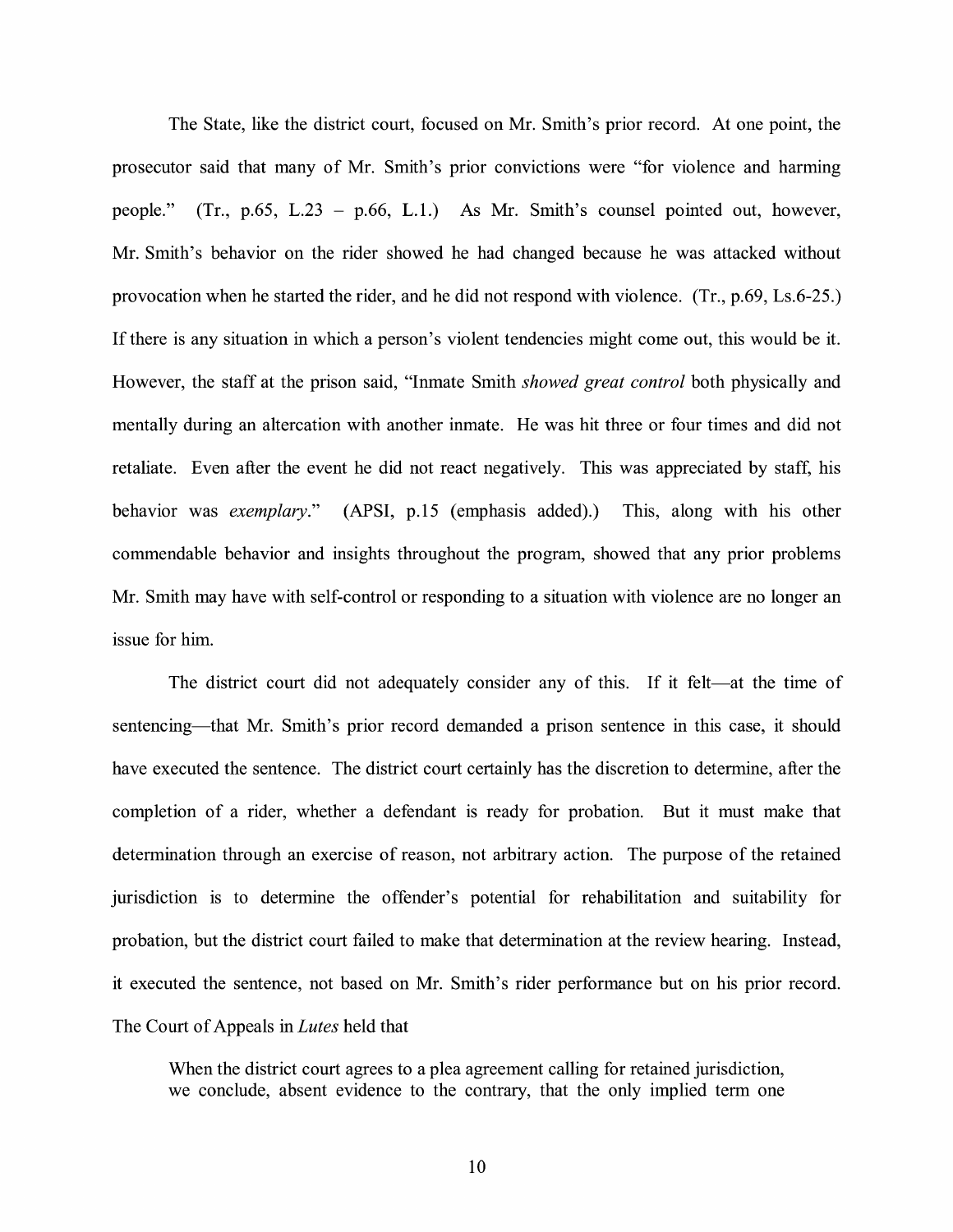might reasonably infer is that the district court agrees to give *genuine consideration* to the Department of Correction's recommendation made at the conclusion of the retained jurisdiction period.

*Lutes,* 141 Idaho at 915 (emphasis added). In this case, the district court did not give "genuine consideration" to the recommendation made by the Department of Corrections at the conclusion of the period of retained jurisdiction. Rather, it focused on his prior record. After briefly summarizing the comments in the APSI, it said, "However, the Court finds that based on a review of your record in total that there are still concerns to the Court regarding placement in the community at this time. And the Court has determined that it is appropriate to relinquish jurisdiction in this case." (Tr., p.73, Ls.7-12.)

The district court did not adequately consider what Mr. Smith got out of the rider and whether he was ready for probation. In this manner, the district court acted with arbitrary disregard for the facts and principles of justice. Mr. Smith did everything the Department of Corrections asked of him on the rider and much more. He was ready for probation. He may have had a significant prior record, but the rider very clearly showed that he had changed. That is the conclusion the district court should have reached based on a sincere and genuine evaluation of his progress. Therefore, the district court abused its discretion when it relinquished jurisdiction because it failed to apply the applicable legal standard, and it failed to reach its decision to relinquish jurisdiction through an exercise of reason.